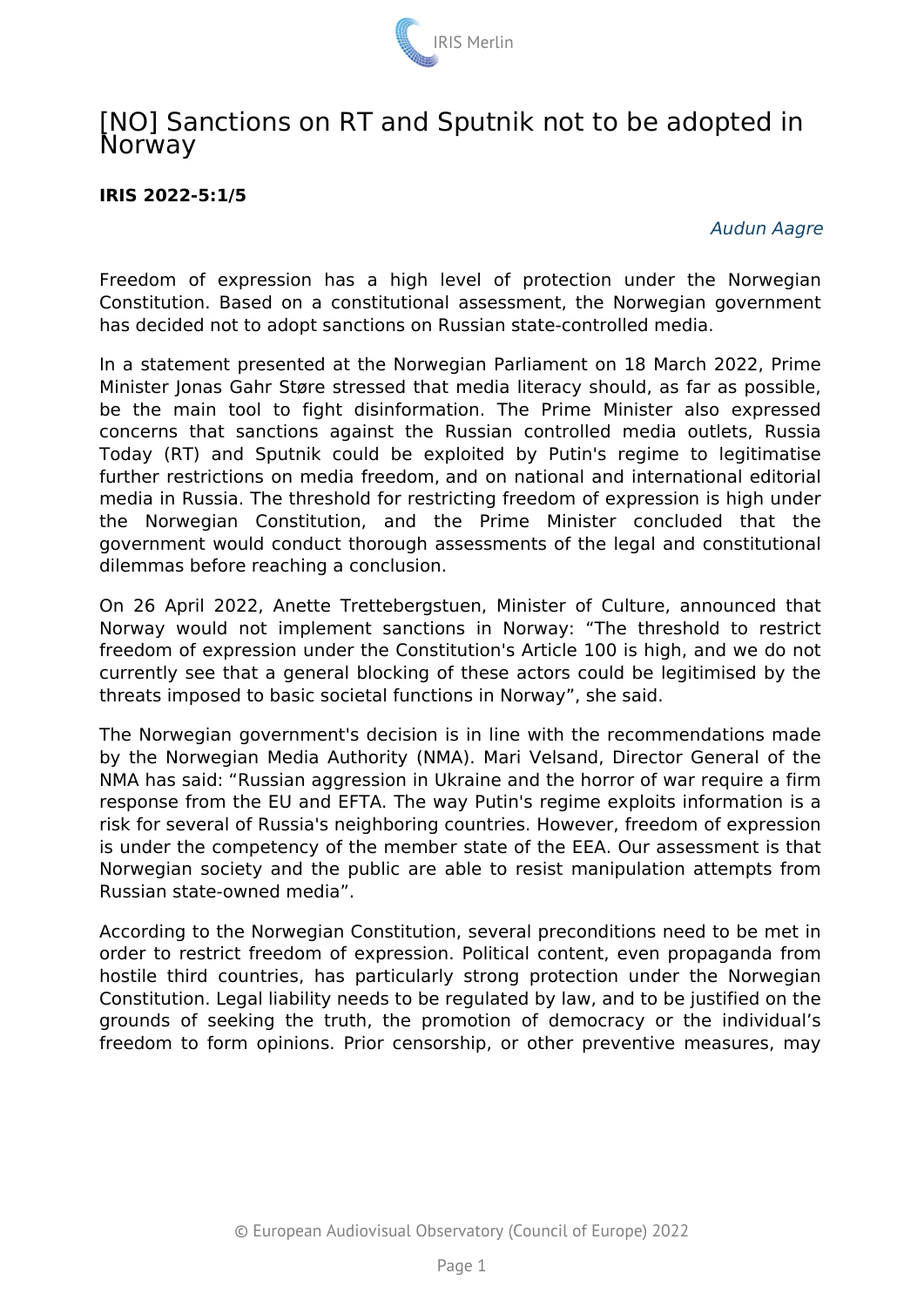not be applied unless they are required to protect children and yo harmful content. As such, prior censorship or blocking of RT found to be unconstitutional. In the Norwegian context, we see r the best tool against Russian propaganda, said Mari Velsan population has a relatively high level of media literacy, and edit prominent role in Norway. These factors enable people to manipulation and make the thresholds for restricting political cont

Although Norway shares a border with Russia, the politic different to that of other neighboring countries, which were a Union or have a large Russian population. We stand with countries under threat. Our constitutional assessment does However, in a time of crisis it is important to maintain import jurisdiction. Hence, the war is a test for open societies in Europ bad practices should be countered by best practices, as far as it Mari Velsand. As the DSA is in its final stage, and the EMFA important to maintain core principles of openess and jurisdiction are in the middle of a cruel war, and need to stand united and Ukrainian people's struggle for democracy. However, we need to conflict when processing and adopting regulations like the DSA and EMFA. not the right time for evaluations, but when time is ripe we wi close look at the implemention of sanctions in the light of freed and jurisdiction between the EU and member state level", said Mart

## Sanction text

[https://eur-lex.europa](https://eur-lex.europa.eu/legal-content/EN/TXT/HTML/?uri=CELEX:32022R0350&from=EN).eu/legal [content/EN/TXT/HTML/?uri=CELEX:32022R](https://eur-lex.europa.eu/legal-content/EN/TXT/HTML/?uri=CELEX:32022R0350&from=EN)0350&from=EN

Sanction text

[https://eur-lex.europa](https://eur-lex.europa.eu/legal-content/EN/TXT/HTML/?uri=CELEX:32022R0350&from=EN).eu/legal [content/EN/TXT/HTML/?uri=CELEX:32022R](https://eur-lex.europa.eu/legal-content/EN/TXT/HTML/?uri=CELEX:32022R0350&from=EN)0350&from=EN

Sanction text

[https://eur-lex.europa](https://eur-lex.europa.eu/legal-content/EN/TXT/HTML/?uri=CELEX:32022R0350&from=EN).eu/legal [content/EN/TXT/HTML/?uri=CELEX:32022R](https://eur-lex.europa.eu/legal-content/EN/TXT/HTML/?uri=CELEX:32022R0350&from=EN)0350&from=EN

Sanction text

[https://eur-lex.europa](https://eur-lex.europa.eu/legal-content/EN/TXT/HTML/?uri=CELEX:32022R0350&from=EN).eu/legal [content/EN/TXT/HTML/?uri=CELEX:32022R](https://eur-lex.europa.eu/legal-content/EN/TXT/HTML/?uri=CELEX:32022R0350&from=EN)0350&from=EN

Sanction text

[https://eur-lex.europa](https://eur-lex.europa.eu/legal-content/EN/TXT/HTML/?uri=CELEX:32022R0350&from=EN).eu/legal-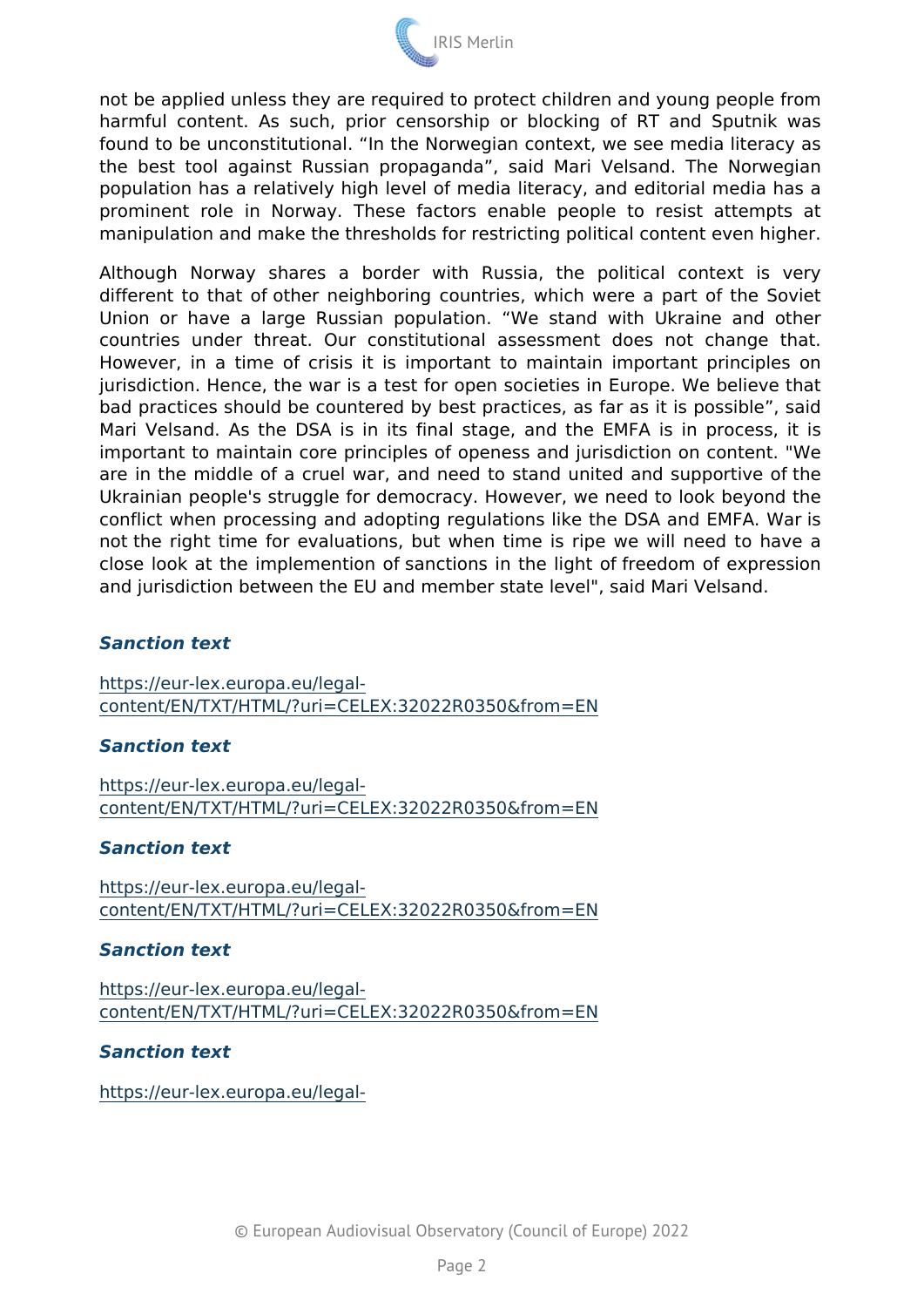[content/EN/TXT/HTML/?uri=CELEX:32022R](https://eur-lex.europa.eu/legal-content/EN/TXT/HTML/?uri=CELEX:32022R0350&from=EN)0350&from=EN

Sanction text

[https://eur-lex.europa](https://eur-lex.europa.eu/legal-content/EN/TXT/HTML/?uri=CELEX:32022R0350&from=EN).eu/legal [content/EN/TXT/HTML/?uri=CELEX:32022R](https://eur-lex.europa.eu/legal-content/EN/TXT/HTML/?uri=CELEX:32022R0350&from=EN)0350&from=EN

Sanction text

[https://eur-lex.europa](https://eur-lex.europa.eu/legal-content/EN/TXT/HTML/?uri=CELEX:32022R0350&from=EN).eu/legal [content/EN/TXT/HTML/?uri=CELEX:32022R](https://eur-lex.europa.eu/legal-content/EN/TXT/HTML/?uri=CELEX:32022R0350&from=EN)0350&from=EN

Sanction text

[https://eur-lex.europa](https://eur-lex.europa.eu/legal-content/EN/TXT/HTML/?uri=CELEX:32022R0350&from=EN).eu/legal [content/EN/TXT/HTML/?uri=CELEX:32022R](https://eur-lex.europa.eu/legal-content/EN/TXT/HTML/?uri=CELEX:32022R0350&from=EN)0350&from=EN

Sanction text

[https://eur-lex.europa](https://eur-lex.europa.eu/legal-content/EN/TXT/HTML/?uri=CELEX:32022R0350&from=EN).eu/legal [content/EN/TXT/HTML/?uri=CELEX:32022R](https://eur-lex.europa.eu/legal-content/EN/TXT/HTML/?uri=CELEX:32022R0350&from=EN)0350&from=EN

Sanction text

[https://eur-lex.europa](https://eur-lex.europa.eu/legal-content/EN/TXT/HTML/?uri=CELEX:32022R0350&from=EN).eu/legal [content/EN/TXT/HTML/?uri=CELEX:32022R](https://eur-lex.europa.eu/legal-content/EN/TXT/HTML/?uri=CELEX:32022R0350&from=EN)0350&from=EN

Sanction text

[https://eur-lex.europa](https://eur-lex.europa.eu/legal-content/EN/TXT/HTML/?uri=CELEX:32022R0350&from=EN).eu/legal [content/EN/TXT/HTML/?uri=CELEX:32022R](https://eur-lex.europa.eu/legal-content/EN/TXT/HTML/?uri=CELEX:32022R0350&from=EN)0350&from=EN

Sanction text

[https://eur-lex.europa](https://eur-lex.europa.eu/legal-content/EN/TXT/HTML/?uri=CELEX:32022R0350&from=EN).eu/legal [content/EN/TXT/HTML/?uri=CELEX:32022R](https://eur-lex.europa.eu/legal-content/EN/TXT/HTML/?uri=CELEX:32022R0350&from=EN)0350&from=EN

Sanction text

[https://eur-lex.europa](https://eur-lex.europa.eu/legal-content/EN/TXT/HTML/?uri=CELEX:32022R0350&from=EN).eu/legal [content/EN/TXT/HTML/?uri=CELEX:32022R](https://eur-lex.europa.eu/legal-content/EN/TXT/HTML/?uri=CELEX:32022R0350&from=EN)0350&from=EN

Sanction text

[https://eur-lex.europa](https://eur-lex.europa.eu/legal-content/EN/TXT/HTML/?uri=CELEX:32022R0350&from=EN).eu/legal [content/EN/TXT/HTML/?uri=CELEX:32022R](https://eur-lex.europa.eu/legal-content/EN/TXT/HTML/?uri=CELEX:32022R0350&from=EN)0350&from=EN

Sanction text

[https://eur-lex.europa](https://eur-lex.europa.eu/legal-content/EN/TXT/HTML/?uri=CELEX:32022R0350&from=EN).eu/legal-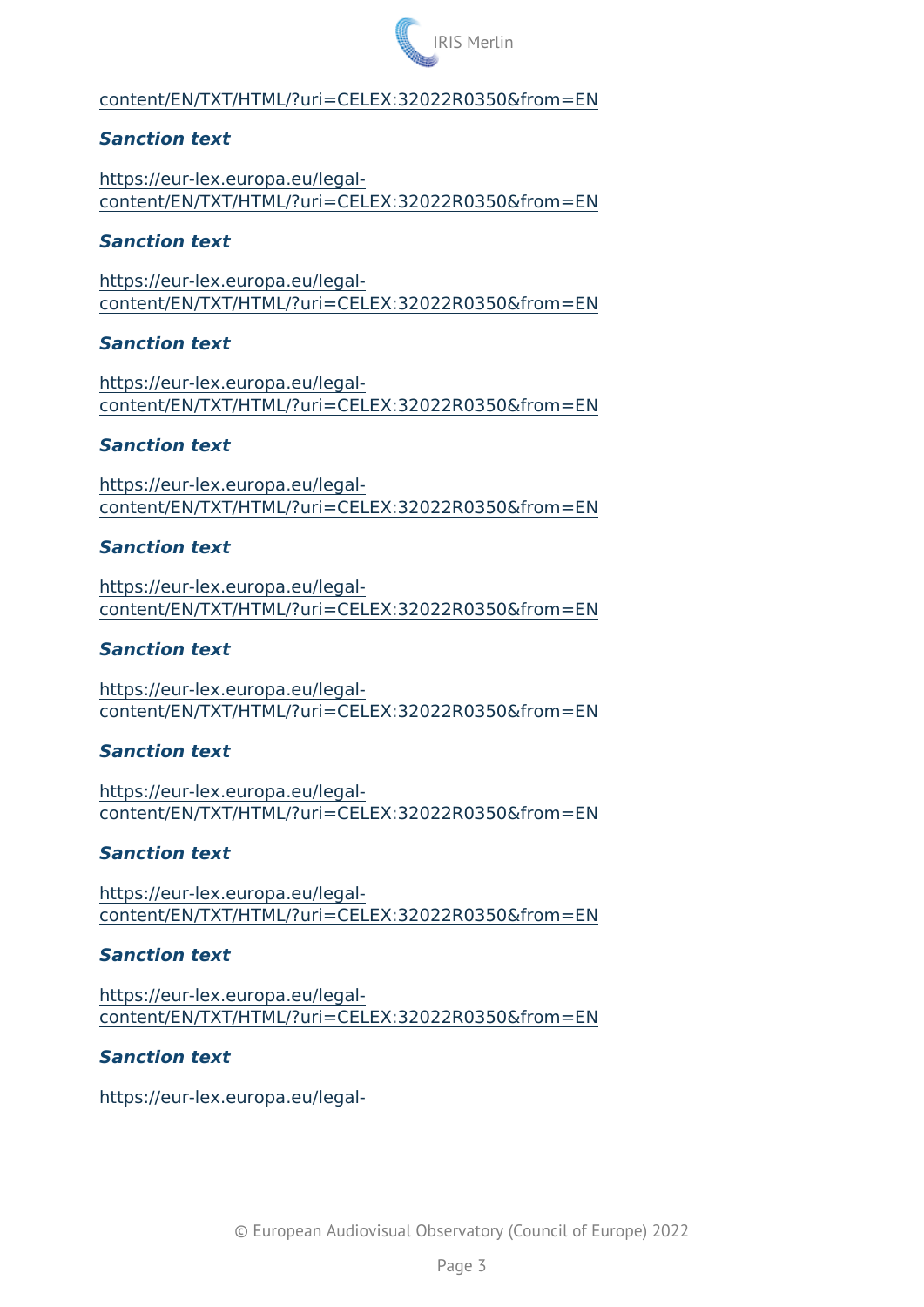[content/EN/TXT/HTML/?uri=CELEX:32022R](https://eur-lex.europa.eu/legal-content/EN/TXT/HTML/?uri=CELEX:32022R0350&from=EN)0350&from=EN

The Norwegian Prime Minister´s speech at the parliament

[https://stortinget.no/no](https://stortinget.no/no/Saker-og-publikasjoner/Publikasjoner/Referater/Stortinget/2021-2022/refs-202122-03-18?m=1)/Saker-og [publikasjoner/Publikasjoner/Referater/Stortinget/2021](https://stortinget.no/no/Saker-og-publikasjoner/Publikasjoner/Referater/Stortinget/2021-2022/refs-202122-03-18?m=1)-2022/refs-20  $18? m = 1$ 

The Norwegian Prime Minister´s speech at the parliament

[https://stortinget.no/no](https://stortinget.no/no/Saker-og-publikasjoner/Publikasjoner/Referater/Stortinget/2021-2022/refs-202122-03-18?m=1)/Saker-og [publikasjoner/Publikasjoner/Referater/Stortinget/2021](https://stortinget.no/no/Saker-og-publikasjoner/Publikasjoner/Referater/Stortinget/2021-2022/refs-202122-03-18?m=1)-2022/refs-20  $18? m = 1$ 

The Norwegian Prime Minister´s speech at the parliament

[https://stortinget.no/no](https://stortinget.no/no/Saker-og-publikasjoner/Publikasjoner/Referater/Stortinget/2021-2022/refs-202122-03-18?m=1)/Saker-og [publikasjoner/Publikasjoner/Referater/Stortinget/2021](https://stortinget.no/no/Saker-og-publikasjoner/Publikasjoner/Referater/Stortinget/2021-2022/refs-202122-03-18?m=1)-2022/refs-20  $18? m = 1$ 

The Norwegian Prime Minister´s speech at the parliament

[https://stortinget.no/no](https://stortinget.no/no/Saker-og-publikasjoner/Publikasjoner/Referater/Stortinget/2021-2022/refs-202122-03-18?m=1)/Saker-og [publikasjoner/Publikasjoner/Referater/Stortinget/2021](https://stortinget.no/no/Saker-og-publikasjoner/Publikasjoner/Referater/Stortinget/2021-2022/refs-202122-03-18?m=1)-2022/refs-20  $18? m = 1$ 

The Norwegian Prime Minister´s speech at the parliament

[https://stortinget.no/no](https://stortinget.no/no/Saker-og-publikasjoner/Publikasjoner/Referater/Stortinget/2021-2022/refs-202122-03-18?m=1)/Saker-og [publikasjoner/Publikasjoner/Referater/Stortinget/2021](https://stortinget.no/no/Saker-og-publikasjoner/Publikasjoner/Referater/Stortinget/2021-2022/refs-202122-03-18?m=1)-2022/refs-20  $18? m = 1$ 

The Norwegian Prime Minister´s speech at the parliament

[https://stortinget.no/no](https://stortinget.no/no/Saker-og-publikasjoner/Publikasjoner/Referater/Stortinget/2021-2022/refs-202122-03-18?m=1)/Saker-og [publikasjoner/Publikasjoner/Referater/Stortinget/2021](https://stortinget.no/no/Saker-og-publikasjoner/Publikasjoner/Referater/Stortinget/2021-2022/refs-202122-03-18?m=1)-2022/refs-20  $18? m = 1$ 

Redegjørelse av statsministeren om krigen i Ukraina

[https://stortinget.no/no](https://stortinget.no/no/Saker-og-publikasjoner/Publikasjoner/Referater/Stortinget/2021-2022/refs-202122-03-18?m=1)/Saker-og [publikasjoner/Publikasjoner/Referater/Stortinget/2021](https://stortinget.no/no/Saker-og-publikasjoner/Publikasjoner/Referater/Stortinget/2021-2022/refs-202122-03-18?m=1)-2022/refs-20  $18? m = 1$ 

Redegjørelse av statsministeren om krigen i Ukraina

[https://stortinget.no/no](https://stortinget.no/no/Saker-og-publikasjoner/Publikasjoner/Referater/Stortinget/2021-2022/refs-202122-03-18?m=1)/Saker-og-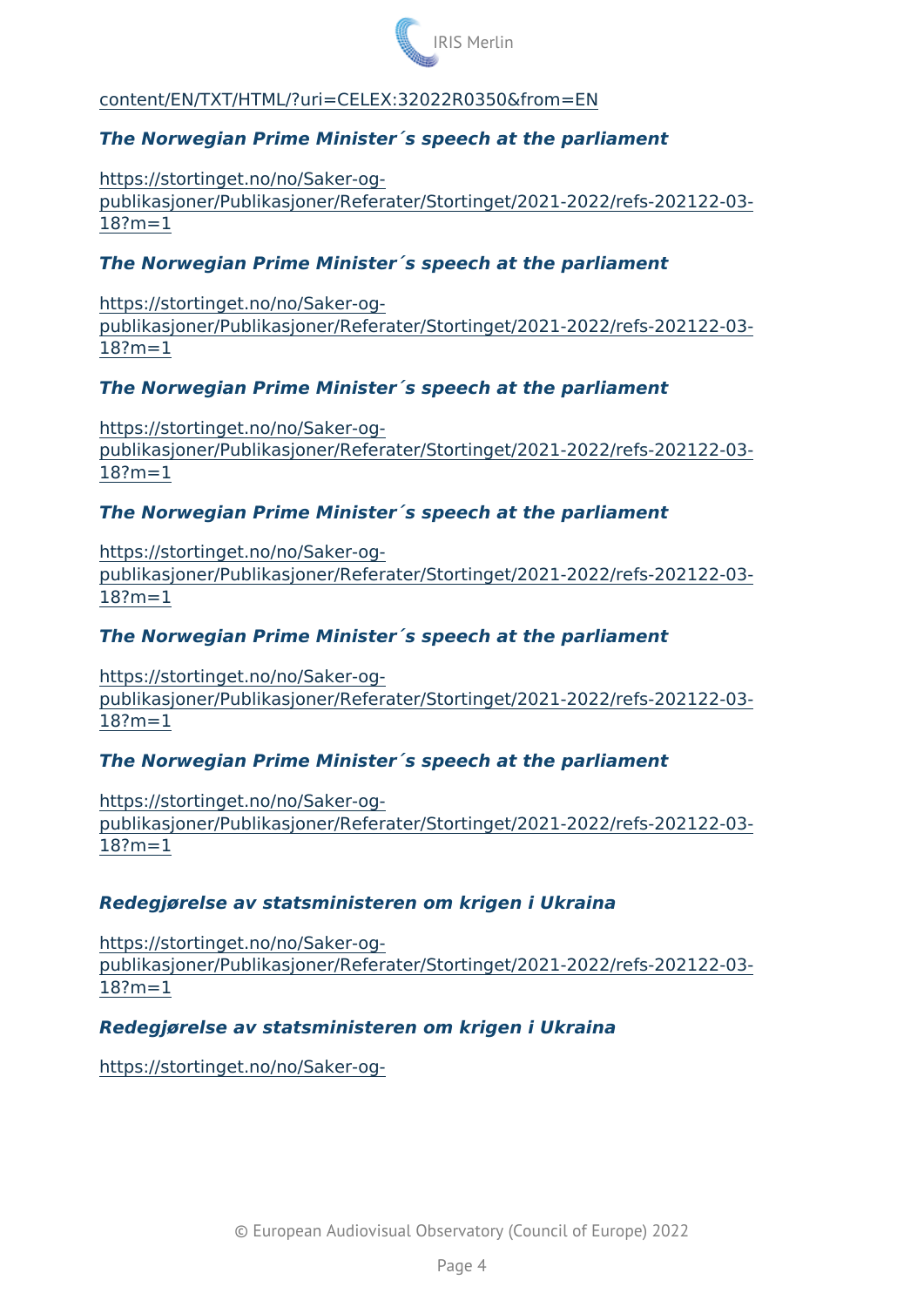## IRIS Merlin

[publikasjoner/Publikasjoner/Referater/Stortinget/2021](https://stortinget.no/no/Saker-og-publikasjoner/Publikasjoner/Referater/Stortinget/2021-2022/refs-202122-03-18?m=1)-2022/refs-20  $18? m = 1$ 

Redegjørelse av statsministeren om krigen i Ukraina

[https://stortinget.no/no](https://stortinget.no/no/Saker-og-publikasjoner/Publikasjoner/Referater/Stortinget/2021-2022/refs-202122-03-18?m=1)/Saker-og [publikasjoner/Publikasjoner/Referater/Stortinget/2021](https://stortinget.no/no/Saker-og-publikasjoner/Publikasjoner/Referater/Stortinget/2021-2022/refs-202122-03-18?m=1)-2022/refs-20  $18? m = 1$ 

Redegjørelse av statsministeren om krigen i Ukraina

[https://stortinget.no/no](https://stortinget.no/no/Saker-og-publikasjoner/Publikasjoner/Referater/Stortinget/2021-2022/refs-202122-03-18?m=1)/Saker-og [publikasjoner/Publikasjoner/Referater/Stortinget/2021](https://stortinget.no/no/Saker-og-publikasjoner/Publikasjoner/Referater/Stortinget/2021-2022/refs-202122-03-18?m=1)-2022/refs-20  $18? m = 1$ 

Redegjørelse av statsministeren om krigen i Ukraina

[https://stortinget.no/no](https://stortinget.no/no/Saker-og-publikasjoner/Publikasjoner/Referater/Stortinget/2021-2022/refs-202122-03-18?m=1)/Saker-og [publikasjoner/Publikasjoner/Referater/Stortinget/2021](https://stortinget.no/no/Saker-og-publikasjoner/Publikasjoner/Referater/Stortinget/2021-2022/refs-202122-03-18?m=1)-2022/refs-20  $18? m = 1$ 

Redegjørelse av statsministeren om krigen i Ukraina

[https://stortinget.no/no](https://stortinget.no/no/Saker-og-publikasjoner/Publikasjoner/Referater/Stortinget/2021-2022/refs-202122-03-18?m=1)/Saker-og [publikasjoner/Publikasjoner/Referater/Stortinget/2021](https://stortinget.no/no/Saker-og-publikasjoner/Publikasjoner/Referater/Stortinget/2021-2022/refs-202122-03-18?m=1)-2022/refs-20  $18? m = 1$ 

Redegjørelse av statsministeren om krigen i Ukraina

[https://stortinget.no/no](https://stortinget.no/no/Saker-og-publikasjoner/Publikasjoner/Referater/Stortinget/2021-2022/refs-202122-03-18?m=1)/Saker-og [publikasjoner/Publikasjoner/Referater/Stortinget/2021](https://stortinget.no/no/Saker-og-publikasjoner/Publikasjoner/Referater/Stortinget/2021-2022/refs-202122-03-18?m=1)-2022/refs-20  $18? m = 1$ 

[https://stortinget.no/no](https://stortinget.no/no/Saker-og-publikasjoner/Publikasjoner/Referater/Stortinget/2021-2022/refs-202122-03-18?m=1)/Saker-og-

[publikasjoner/Publikasjoner/Referater/Stortinget/2021](https://stortinget.no/no/Saker-og-publikasjoner/Publikasjoner/Referater/Stortinget/2021-2022/refs-202122-03-18?m=1)-2022/refs-20  $18? m = 1$ 

Statement by the Prime Minister on the war in Ukraine Statement by the Prime Minister on the war in Ukraine Statement by the Prime Minister on the war in Ukraine Statement by the Prime Minister on the war in Ukraine Statement by the Prime Minister on the war in Ukraine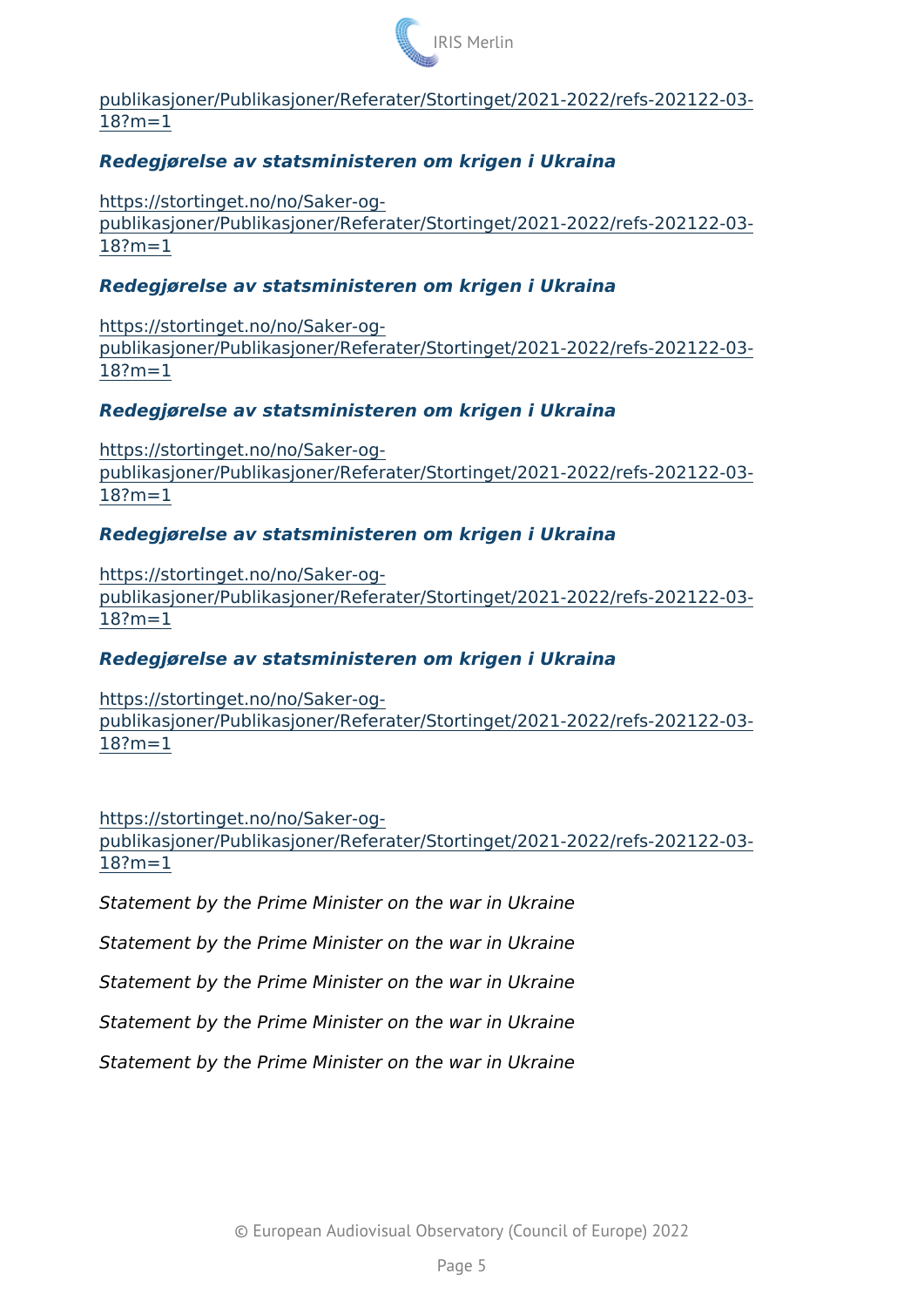Statement by the Prime Minister on the war in Ukraine

Statement by the Prime Minister on the war in Ukraine

The Government´s announcement on not adopting sanctions

[https://www.stortinget.no/n](https://www.stortinget.no/no/Saker-og-publikasjoner/Publikasjoner/Referater/Stortinget/2021-2022/refs-202122-04-26/?m=4)o/Saker-og [publikasjoner/Publikasjoner/Referater/Stortinget/2021](https://www.stortinget.no/no/Saker-og-publikasjoner/Publikasjoner/Referater/Stortinget/2021-2022/refs-202122-04-26/?m=4)-2022/refs-20  $26/?m=4$  $26/?m=4$ 

The Government´s announcement on not adopting sanctions

[https://www.stortinget.no/n](https://www.stortinget.no/no/Saker-og-publikasjoner/Publikasjoner/Referater/Stortinget/2021-2022/refs-202122-04-26/?m=4)o/Saker-og [publikasjoner/Publikasjoner/Referater/Stortinget/2021](https://www.stortinget.no/no/Saker-og-publikasjoner/Publikasjoner/Referater/Stortinget/2021-2022/refs-202122-04-26/?m=4)-2022/refs-20  $26/?m=4$  $26/?m=4$ 

The Government´s announcement on not adopting sanctions

[https://www.stortinget.no/n](https://www.stortinget.no/no/Saker-og-publikasjoner/Publikasjoner/Referater/Stortinget/2021-2022/refs-202122-04-26/?m=4)o/Saker-og [publikasjoner/Publikasjoner/Referater/Stortinget/2021](https://www.stortinget.no/no/Saker-og-publikasjoner/Publikasjoner/Referater/Stortinget/2021-2022/refs-202122-04-26/?m=4)-2022/refs-20  $26/?m=4$  $26/?m=4$ 

The Government´s announcement on not adopting sanctions

[https://www.stortinget.no/n](https://www.stortinget.no/no/Saker-og-publikasjoner/Publikasjoner/Referater/Stortinget/2021-2022/refs-202122-04-26/?m=4)o/Saker-og [publikasjoner/Publikasjoner/Referater/Stortinget/2021](https://www.stortinget.no/no/Saker-og-publikasjoner/Publikasjoner/Referater/Stortinget/2021-2022/refs-202122-04-26/?m=4)-2022/refs-20  $26/? m = 4$ 

The Government´s announcement on not adopting sanctions

[https://www.stortinget.no/n](https://www.stortinget.no/no/Saker-og-publikasjoner/Publikasjoner/Referater/Stortinget/2021-2022/refs-202122-04-26/?m=4)o/Saker-og [publikasjoner/Publikasjoner/Referater/Stortinget/2021](https://www.stortinget.no/no/Saker-og-publikasjoner/Publikasjoner/Referater/Stortinget/2021-2022/refs-202122-04-26/?m=4)-2022/refs-20  $26/?m=4$  $26/?m=4$ 

The Government´s announcement on not adopting sanctions

[https://www.stortinget.no/n](https://www.stortinget.no/no/Saker-og-publikasjoner/Publikasjoner/Referater/Stortinget/2021-2022/refs-202122-04-26/?m=4)o/Saker-og [publikasjoner/Publikasjoner/Referater/Stortinget/2021](https://www.stortinget.no/no/Saker-og-publikasjoner/Publikasjoner/Referater/Stortinget/2021-2022/refs-202122-04-26/?m=4)-2022/refs-20  $26/?m=4$  $26/?m=4$ 

[https://www.stortinget.no/n](https://www.stortinget.no/no/Saker-og-publikasjoner/Publikasjoner/Referater/Stortinget/2021-2022/refs-202122-04-26/?m=4)o/Saker-og [publikasjoner/Publikasjoner/Referater/Stortinget/2021](https://www.stortinget.no/no/Saker-og-publikasjoner/Publikasjoner/Referater/Stortinget/2021-2022/refs-202122-04-26/?m=4)-2022/refs-20  $26/?m=4$  $26/?m=4$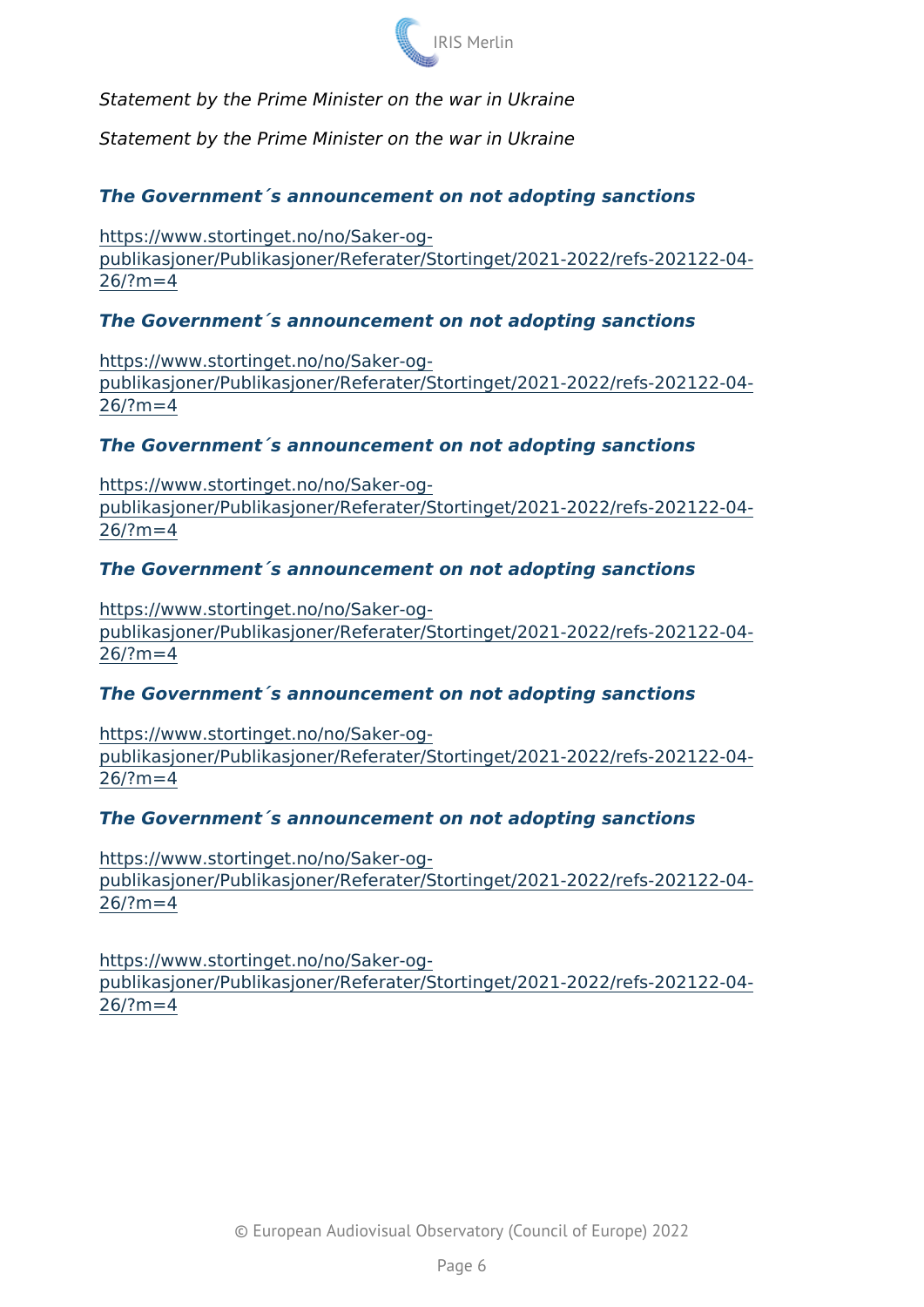Redegjørelse av kultur- og likestillingsministeren om ytrings pressefrihet og om nåsituasjonen og måloppnåelsen i mediepo 2022

[https://www.stortinget.no/n](https://www.stortinget.no/no/Saker-og-publikasjoner/Publikasjoner/Referater/Stortinget/2021-2022/refs-202122-04-26/?m=4)o/Saker-og-

[publikasjoner/Publikasjoner/Referater/Stortinget/2021](https://www.stortinget.no/no/Saker-og-publikasjoner/Publikasjoner/Referater/Stortinget/2021-2022/refs-202122-04-26/?m=4)-2022/refs-20  $26/?m=4$  $26/?m=4$ 

Redegjørelse av kultur- og likestillingsministeren om ytrings pressefrihet og om nåsituasjonen og måloppnåelsen i mediepo 2022

[https://www.stortinget.no/n](https://www.stortinget.no/no/Saker-og-publikasjoner/Publikasjoner/Referater/Stortinget/2021-2022/refs-202122-04-26/?m=4)o/Saker-og [publikasjoner/Publikasjoner/Referater/Stortinget/2021](https://www.stortinget.no/no/Saker-og-publikasjoner/Publikasjoner/Referater/Stortinget/2021-2022/refs-202122-04-26/?m=4)-2022/refs-20  $26/?m=4$  $26/?m=4$ 

Redegjørelse av kultur- og likestillingsministeren om ytrings pressefrihet og om nåsituasjonen og måloppnåelsen i mediepo 2022

[https://www.stortinget.no/n](https://www.stortinget.no/no/Saker-og-publikasjoner/Publikasjoner/Referater/Stortinget/2021-2022/refs-202122-04-26/?m=4)o/Saker-og [publikasjoner/Publikasjoner/Referater/Stortinget/2021](https://www.stortinget.no/no/Saker-og-publikasjoner/Publikasjoner/Referater/Stortinget/2021-2022/refs-202122-04-26/?m=4)-2022/refs-20  $26/?m=4$  $26/?m=4$ 

Redegjørelse av kultur- og likestillingsministeren om ytrings pressefrihet og om nåsituasjonen og måloppnåelsen i mediepo 2022

[https://www.stortinget.no/n](https://www.stortinget.no/no/Saker-og-publikasjoner/Publikasjoner/Referater/Stortinget/2021-2022/refs-202122-04-26/?m=4)o/Saker-og [publikasjoner/Publikasjoner/Referater/Stortinget/2021](https://www.stortinget.no/no/Saker-og-publikasjoner/Publikasjoner/Referater/Stortinget/2021-2022/refs-202122-04-26/?m=4)-2022/refs-20  $26/?m=4$  $26/?m=4$ 

Redegjørelse av kultur- og likestillingsministeren om ytrings pressefrihet og om nåsituasjonen og måloppnåelsen i mediepo 2022

[https://www.stortinget.no/n](https://www.stortinget.no/no/Saker-og-publikasjoner/Publikasjoner/Referater/Stortinget/2021-2022/refs-202122-04-26/?m=4)o/Saker-og [publikasjoner/Publikasjoner/Referater/Stortinget/2021](https://www.stortinget.no/no/Saker-og-publikasjoner/Publikasjoner/Referater/Stortinget/2021-2022/refs-202122-04-26/?m=4)-2022/refs-20  $26/?m=4$  $26/?m=4$ 

Statement by the Minister of Culture and Gender Equali expression and freedom of the press and on the current achievement of goals in media policy 2022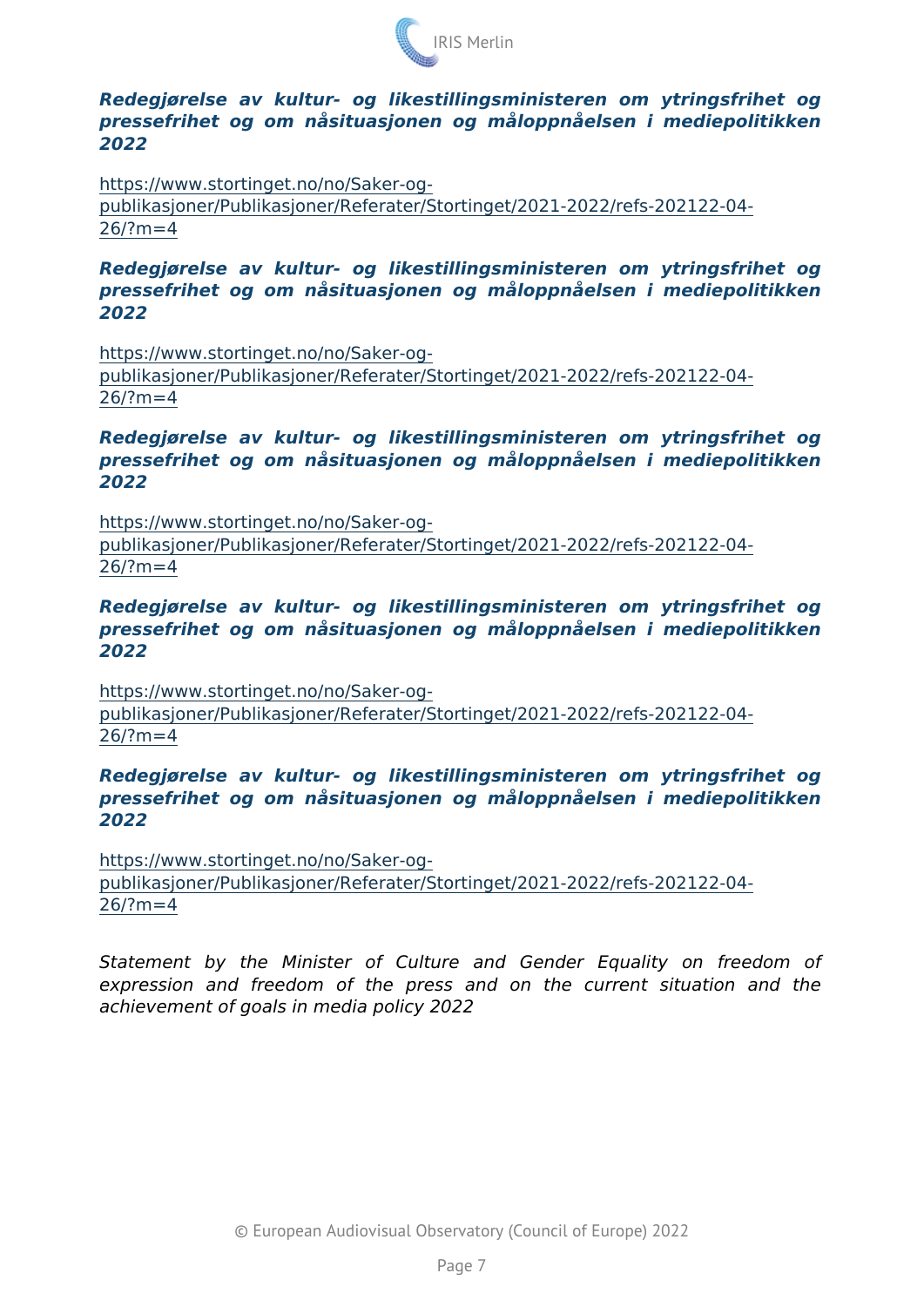

*Statement by the Minister of Culture and Gender Equality on freedom of expression and freedom of the press and on the current situation and the achievement of goals in media policy 2022*

*Statement by the Minister of Culture and Gender Equality on freedom of expression and freedom of the press and on the current situation and the achievement of goals in media policy 2022*

*Statement by the Minister of Culture and Gender Equality on freedom of expression and freedom of the press and on the current situation and the achievement of goals in media policy 2022*

*Statement by the Minister of Culture and Gender Equality on freedom of expression and freedom of the press and on the current situation and the achievement of goals in media policy 2022*

*Statement by the Minister of Culture and Gender Equality on freedom of expression and freedom of the press and on the current situation and the achievement of goals in media policy 2022*